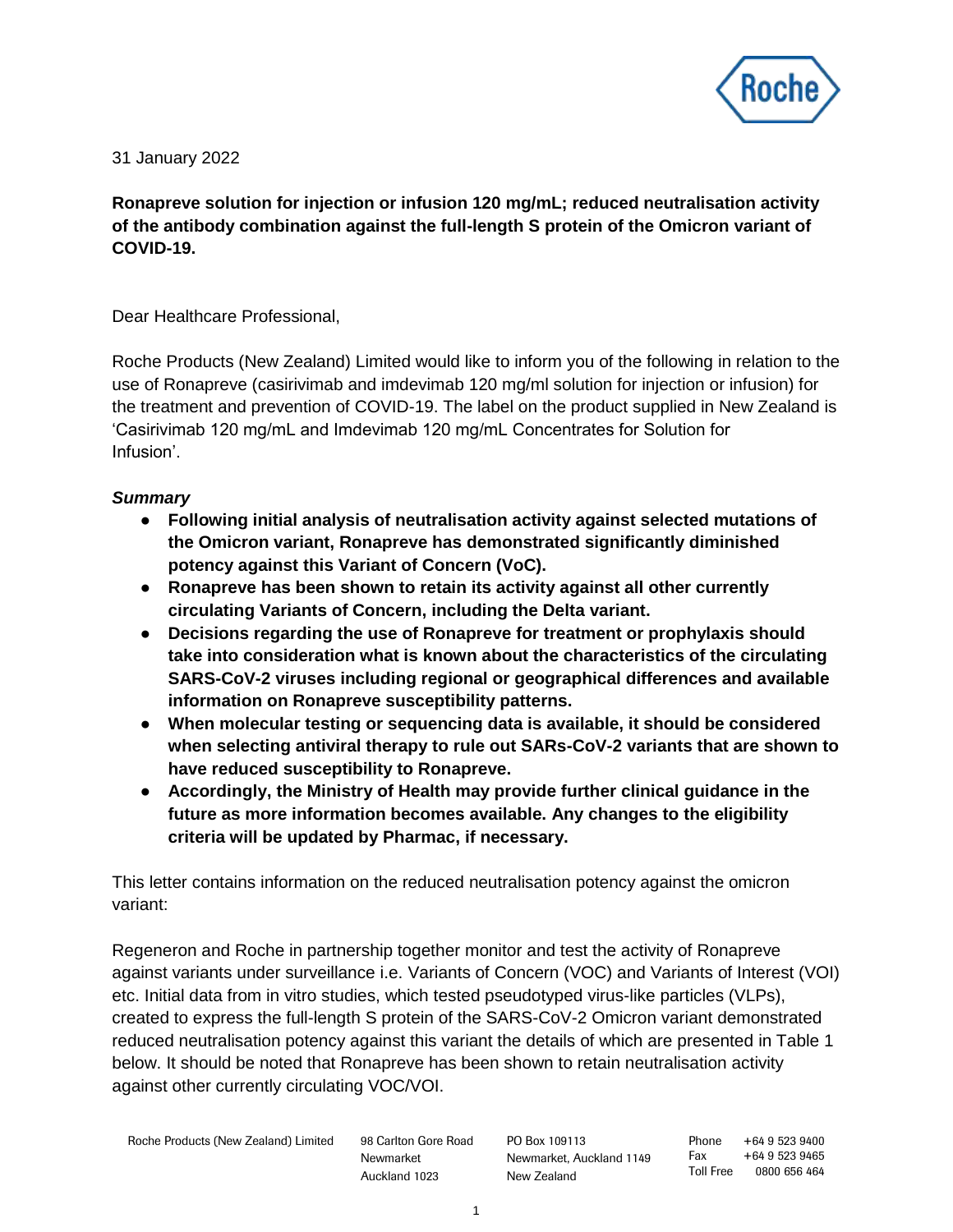

**Table 1: Pseudotyped Virus-Like Particle Neutralisation Data for Full Sequence or Key SARS-CoV-2 S-Protein Variant Substitutions from Variants Under Surveillance with Casirivimab and Imdevimab Alone or Together**

| Lineage with<br><b>Spike Protein</b><br><b>Substitutions</b> | <b>Key Substitutions</b><br><b>Tested</b> | <b>Reduced</b><br><b>Susceptibility</b><br>to<br><b>Casirivimab</b><br>and<br>Imdevimab<br><b>Together</b> | <b>Reduced</b><br><b>Susceptibility</b><br>to<br><b>Casirivimab</b><br><b>Alone</b> | <b>Reduced</b><br><b>Susceptibility</b><br>to Imdevimab<br><b>Alone</b> |
|--------------------------------------------------------------|-------------------------------------------|------------------------------------------------------------------------------------------------------------|-------------------------------------------------------------------------------------|-------------------------------------------------------------------------|
| (Alpha)<br>B.1.1.7                                           | Full S protein                            | no change                                                                                                  | no change                                                                           | no change                                                               |
| B.1.351 (Beta)                                               | Full S protein                            | no change                                                                                                  | 45-fold                                                                             | no change                                                               |
| P.1 (Gamma)                                                  | Full S protein                            | no change                                                                                                  | 418-fold                                                                            | no change                                                               |
| B.1.427/B.1.42<br>9 (Epsilon)                                | L452R                                     | no change                                                                                                  | no change                                                                           | no change                                                               |
| B.1.526 (lota)                                               | E484K                                     | no change                                                                                                  | 25-fold                                                                             | no change                                                               |
| B.1.617.1/B.1.617.<br>3 (Kappa)                              | L452R+E484Q                               | no change                                                                                                  | 7-fold                                                                              | no change                                                               |
| B.1.617.2 (Delta)                                            | L452R+T478K                               | no change                                                                                                  | no change                                                                           | no change                                                               |
| B.1.621 (Mu)                                                 | R346K+E484K+N501                          | no change                                                                                                  | 23-fold                                                                             | no change                                                               |
| <b>B.1.1.529/BA.1</b><br>(Omicron)                           | <b>Full S protein</b>                     | $>1013$ -fold                                                                                              | >1732-fold                                                                          | >754-fold                                                               |

It is important for healthcare professionals to use Ronapreve in accordance with their current official recommendations. Decisions regarding the use of Ronapreve for treatment or prophylaxis should take into consideration what is known about the characteristics of the circulating SARS-CoV-2 viruses including regional or geographical differences and available information on Ronapreve susceptibility patterns (see table 1 above). Roche will be submitting an application shortly to update the NZ Data Sheet to include information on the Omicron variant.

When molecular testing or sequencing data is available, it should be considered when selecting antiviral therapy to rule out SARs-CoV-2 variants that are shown to have reduced susceptibility to Ronapreve.

Accordingly, the Ministry of Health may provide further clinical guidance in the future as more information becomes available.

Before prescribing, please review the full Data Sheet available on Medsafe's website [www.medsafe.govt.nz/Medicines/infoSearch.asp](https://www.medsafe.govt.nz/Medicines/infoSearch.asp)

Roche Products (New Zealand) Limited 98 Carlton Gore Road

Newmarket Auckland 1023

PO Box 109113 Newmarket, Auckland 1149 New Zealand

Phone +64 9 523 9400 Fax +64 9 523 9465 Toll Free 0800 656 464